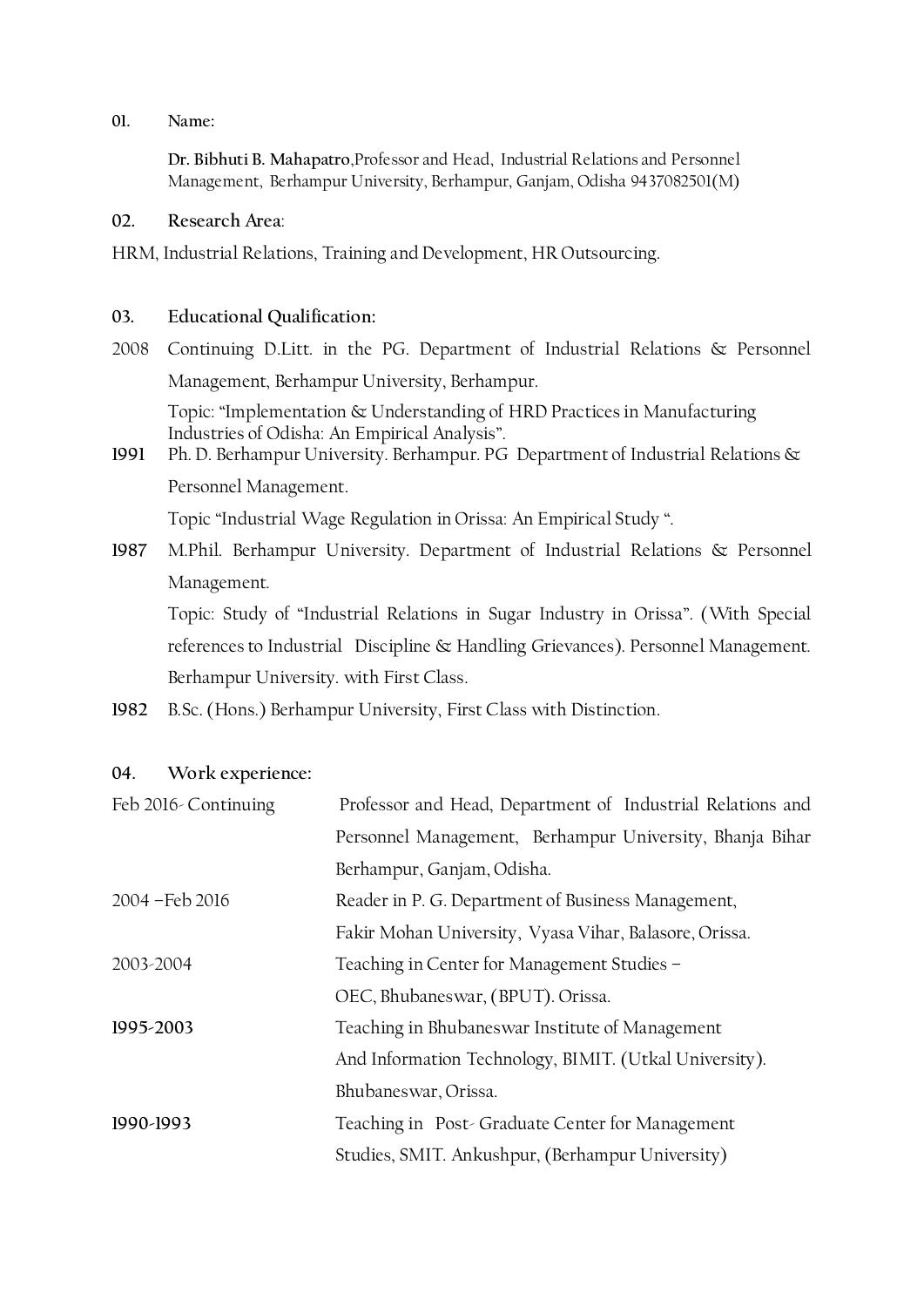# **05. Dissertation and Thesis:**

| Sl.<br>No      | Name of<br>the<br>Scholar   | Designa<br>tion                      | Institution/Org<br>anization                                     | Topic                                                                                                                                                               | Remark                                                                                  |
|----------------|-----------------------------|--------------------------------------|------------------------------------------------------------------|---------------------------------------------------------------------------------------------------------------------------------------------------------------------|-----------------------------------------------------------------------------------------|
| 0 <sup>1</sup> | Mr.K.<br>Pallani            | Dean                                 | DAMIT School<br>of Business<br>Management,<br>Rourkela.          | Labour Welfare Measures in<br>Manufacturing Industries in<br>Orissa: An Empirical Study.                                                                            | Awarded<br>Notification<br>No: Exam<br>Ph.D.<br>/2010/728/F<br>MU Dated:<br>20.02.2010. |
| 02             | Mr. R.K.<br>Nayak           | Deputy.<br>Director<br>Placeme<br>nt | ICFAI,<br>Bhubaneswar.                                           | Performance Management of<br>Business Schools: Special<br>reference to Govt. & Private<br>Institutions of Orissa.                                                   |                                                                                         |
| 03             | Mrs.<br>Tullika<br>Singh    | Asst.<br>Prof                        | College of<br>Management<br>Studies, OEC,<br>Bhubaneswar         | Job satisfaction of employees<br>in Manufacturing industries<br>in Orissa.                                                                                          | Awarded<br>Notification<br>No: Exam<br>Ph.D/2010/2<br>94/FMU<br>Dated: 28.<br>01.2010.  |
| 04             | Mrs.<br>Rupasree<br>Goswami | Lecture                              | ---                                                              | The Inter-relationship<br>between Shift Work and Job<br>Satisfaction in Ferro alloys<br>Industries in Orissa: An<br>Empirical Study.                                | Awarded<br>Notification<br>No: Exam<br>Ph.D/2011/75<br>98/FMU<br>Dated: 19.<br>12.2011. |
| 05             | Lopamudra<br>Pradhan        | Lecture                              | Visiting Faculty,<br>FM University,<br>Vyasa Vihar,<br>Balasore. | E-Readiness in the<br>Agriculture sector in Orissa:<br>An Empirical Study.                                                                                          | Awarded<br>Notification<br>No: Exam<br>Ph.<br>D/2010/294/<br>FMU Dated:<br>28.02.2010.  |
| 06             | Mr. M.<br>Benudhar<br>Naidu | Manager                              | (Personnel $\&$<br>Administration)<br>L&T Works                  | "Impact of Corporate Social<br>Responsibility (CSR) on<br>Socio-economic Development<br>in Orissa (with reference to<br>Aluminum Industry): An<br>Empirical Study". | No. Ex.<br>Ph.D.<br>/200/3628/F<br>MU.Dated:<br>20.05.2011                              |
| 07             | Mr. J.<br>Satpathy.         | Lt Col.                              | Indian Army                                                      | "Empirical inquiry into the<br>Nature and Causes of                                                                                                                 | Awarded<br>No. Ex.                                                                      |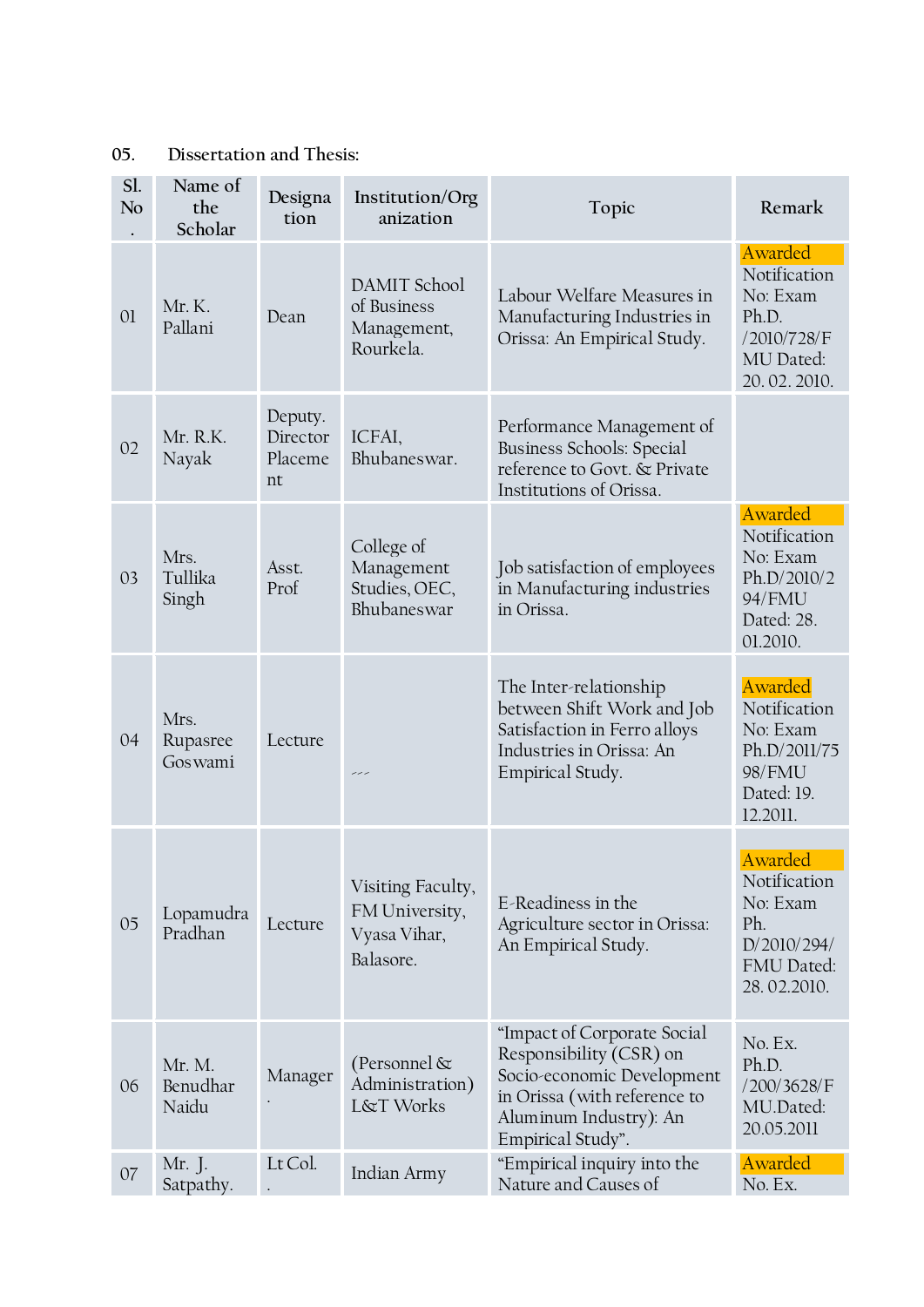|    |                                    |                                               |                                                                  | Absenteeism in Indian Army<br>(for the Period: 1990 - 2010)":<br>submitted to Univ. on May<br>2014                                          | PhD/200/32<br>44/FMU<br>dated:<br>07.05.2011<br>Regd. No.<br>Mgt/Com -<br>118/2010(P)                        |
|----|------------------------------------|-----------------------------------------------|------------------------------------------------------------------|---------------------------------------------------------------------------------------------------------------------------------------------|--------------------------------------------------------------------------------------------------------------|
| 08 | Mr. S.K.<br>Bhattachar<br>ya       | GM,<br>Adminis<br>tration                     | Ms. Balasore<br>Alloys Ltd.,<br>Balasore                         | "Performance Evaluation in<br>Ferro Alloys Industry in<br>Orissa: An Empirical Study<br>(With Special References to<br>Balanced Score card) | No. Ex.<br>PhD/200/34<br>55/FMU<br>dated:<br>18.05.2011<br>Regd. No.<br>Mgt/Com -<br>119/2010(P)             |
| 09 | Mr. S.atya<br>Ranjan<br>Das        | Deputy<br>Manager<br>Adminis<br>tration       | Ms. Ankur<br>Plastics Ltd.,<br>Balasore                          | "Man power planning in the<br>steel industries of Orissa: An<br><b>Empirical Study</b>                                                      | Awarded<br>No. Ex.<br>PhD/200/34<br>55/FMU<br>dated:<br>13.05.2011<br>Regd. No.<br>Mgt./Com -<br>116/2010(P) |
| 10 | Mr. Ashok<br>Kumar<br>Misra        | Lecturer                                      | Lecturer in IMIS,<br>Bhubaneswar                                 | "Measurement of Technical<br>Efficiency of Indian Banking<br>Companies and its Impact on<br>Their Share Prices"                             | Regd No.<br>Mgt/Com<br>118/2010(P)<br><b>AWARDED</b>                                                         |
| 11 | Mrs.<br>Amrita<br>Rout             | Lecturer                                      | Lecturer in<br>RCEM,<br>Bhubaneswar                              | "Customer Perception in the<br>marketing of Hotels in Orissa:<br>An Empirical Study"                                                        | Regd No.<br>Mgt./Com<br>213/2010(P)<br>Awarded                                                               |
| 12 | Mr.<br>Sharada<br>Prasad<br>Sahoo  | JRF<br>,UGC<br>Scholar                        | FM University,<br>Department of<br><b>Business</b><br>Management | <b>HCM</b>                                                                                                                                  | Awarded                                                                                                      |
| 13 | Ms.<br>Sushree<br>sangeeta<br>sahu | Lecturer                                      |                                                                  |                                                                                                                                             | Submitted<br>for<br>evaluation.                                                                              |
| 14 | Mr. Rk<br>Rai,                     | $VPHR -$<br>Emamai<br>Cement<br>${\mathsf S}$ | VP HR-Emamai<br>Cements                                          | A study in Training activities<br>Major Tyre companies in<br>India                                                                          | Regd No.<br>Mgt/Com<br>112/2010(p)<br>Awarded In                                                             |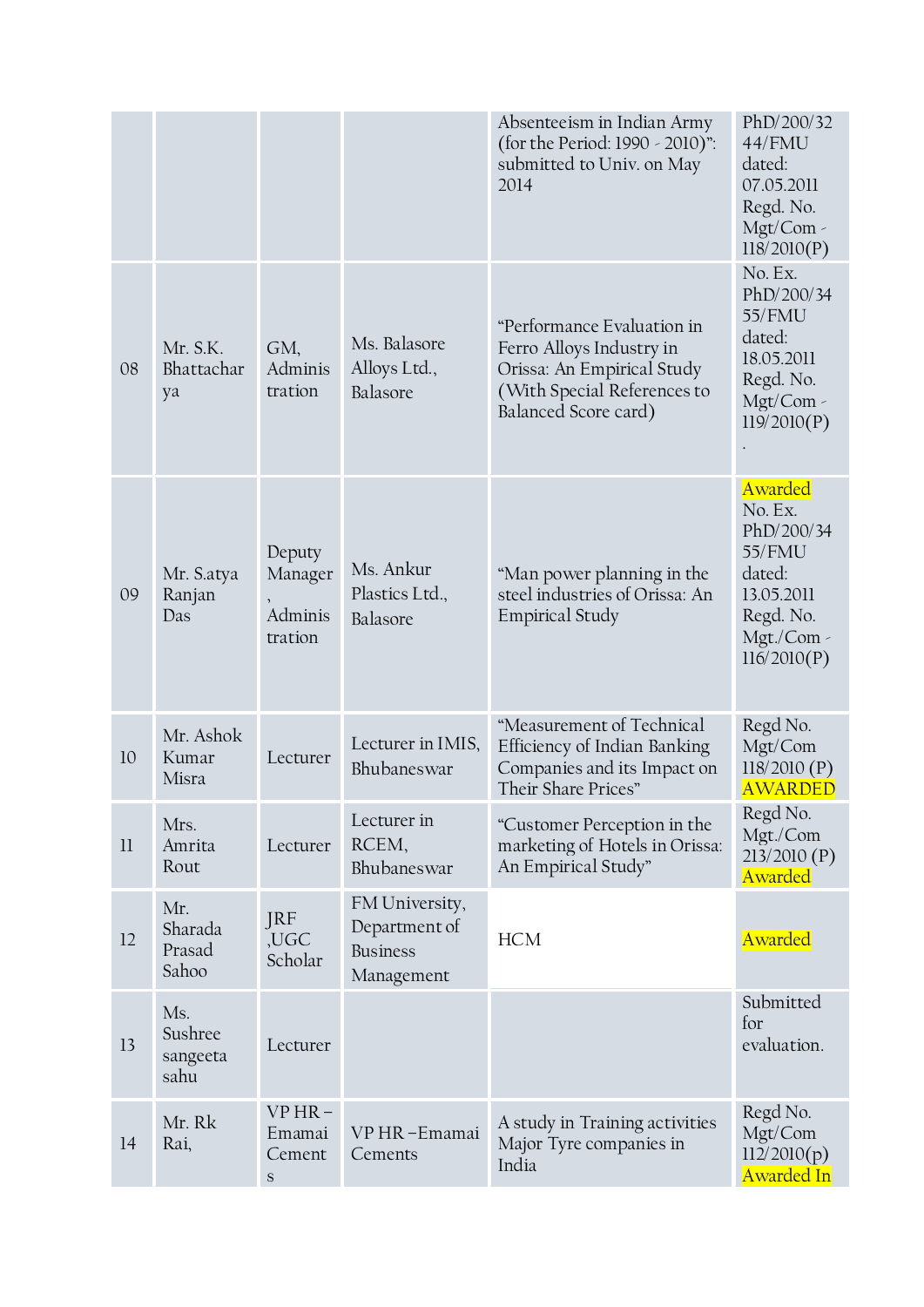|  |  | the letter<br>No.<br>P.Hd/2018/2<br>52/FMU<br>dsated;<br>24.02.2018. |
|--|--|----------------------------------------------------------------------|
|  |  |                                                                      |

## 06: **Research Publications:**

| FDP & Conferences Attended |  |
|----------------------------|--|
| <b>NATIONAL</b>            |  |
| 2000                       |  |

- Third National Conference on Management at Prestige Institute of Management and Research, Indore. 2000.
- AICTE Faculty Development Programme at Birla Institute of Management, Mesra. Ranchi. Bihar.

2005

- Eighth National Conference on "E-GOVERNANCE", Organized by Government of India, Government of Orissa, Department of Information Technology, 3-5 February 2005, Bhubaneswar.
- UGC Sponsored National Workshop on "SOLID WASTE DISPOSAL MANAGEMENT " Organized by P.G. Department of Commerce ,F.M. Autonomous College, on 16<sup>th</sup> and 17<sup>th</sup> December,2005 , Balasore.

2006

 National Management Seminar on "CORPORATE THAT CARES: TRUTH OR MYTH" Organized by DRIEMS Management School, on 30th April 2006, Cuttack.

- Participated in National Workshop on "INDUSTRY-UNIVERSITY INTERACTION "on 21st March, 2007 in the Department of Business Management, Fakir Mohan University, Balasore, Orissa.
- UGC sponsored State level Seminar on "PRIVATIZATION OF PSUS- AN INTEGRATED APPROACH", Jajpur Road, Jajpur, March 27, 2007.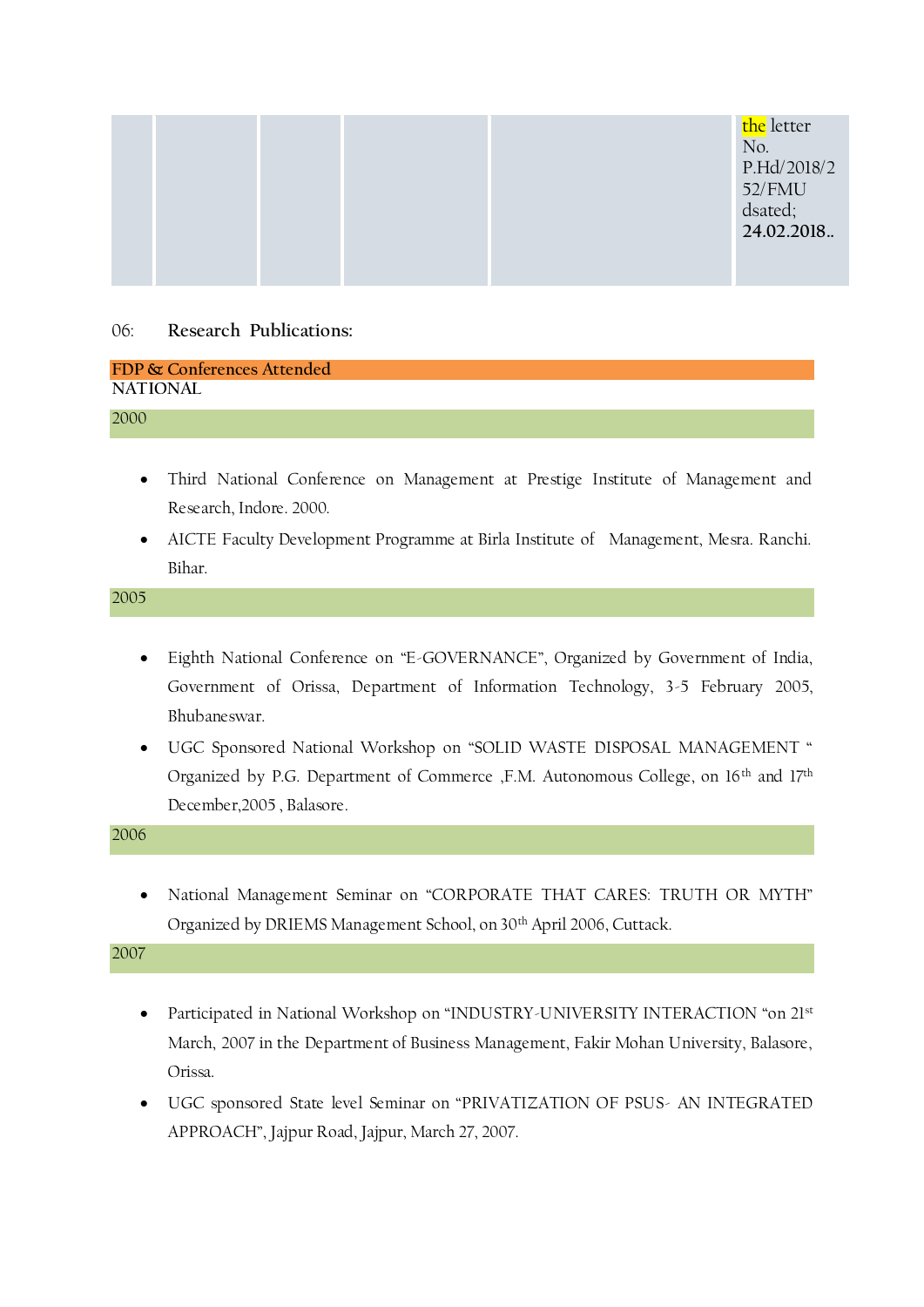- UGC sponsored State level Seminar on "ROLE OF MANAGEMENT IN HRD THROUGH TRAINING ", Udala College, Udala, 17 & 18 Nov 2007.
- National Seminar on "IT AND SOFT COMPUTING", IMT Nagpur NOV17-18 2006.
- UGC Sponsored State Level Seminar on "PRIVATIZATION OF PSUS-AN INTEGRATED APPROACH' held on 25 th March 2007, Vyasa Nagar College, Jajpur, Orissa.
- NAAC Sponsored National Seminar on "QUALITY ASSURANCE IN HIGHER EDUCATION: REDESIGNING THE TECHNIQUES OF TEACHING" Conducted by KKS Women's College, Balasore during 12-13th Oct 2007.

- National Conference on "RECENT ADVANCES AND FUTURE TRENDS IN INFORMATION AND COMMUNICATION TECHNOLOGY", organized by Seemanta Engineering College, Mayurbhanj on 19th Jan 2008.
- AICTE Sponsored National Conferences on "KNOWLEDGE MANAGEMENT: CAPTURING & RESTRUCTURING FOR A HIGH PERFORMANCE ENTERPRISES" at Bhubaneswar during Feb 20-22, 2008.
- Participated in XXVIII Annual Conference of ORISSA COMMERCE ASSOCIATION at Fakir Mohan Autonomous College, Balasore on 1st and 2nd March, 2008.
- The UGC sponsored State level Seminar on the topic "SEZ-THE GROUND REALITIES" held on 26th Dec, 2008, VN College (Utkal University), Jajpur Road, jajpur. Orissa.

| 2009 |                                                                                    |
|------|------------------------------------------------------------------------------------|
|      | • Participated in National Seminar on "CAPACITY BUILDING OF SMES IN ORISSA" on 13  |
|      | Feb, 2009. Organised by PG Department of Business Management, FM University, Vyasa |

Vihar, Balasore, Orissa on February, 13th 2009.

2010

- Participated in National Conference on "BUSINESS ETHICS AND CORPORATE SOCIAL RESPONSIBILITY" on December 18-19,2010 as Resource Person is organized by Post Graduate Department of Industrial Relations & Personnel Management, Berhampur University, Orissa.
- Participated in International Seminar on "EMERGING TRENDS IN M-COMMERCE", Organized by Dr. Ambedkar Memorial Institute of IT & Management Science, Jagda, Rourkela-42 in 24-26 December 2010.

2011

 Participated in UGC Sponsored National Seminar Organized by Vidya Sagar University on "Trends in Contemporary management Functions", March 23 & 24 2011, West Bengal, India.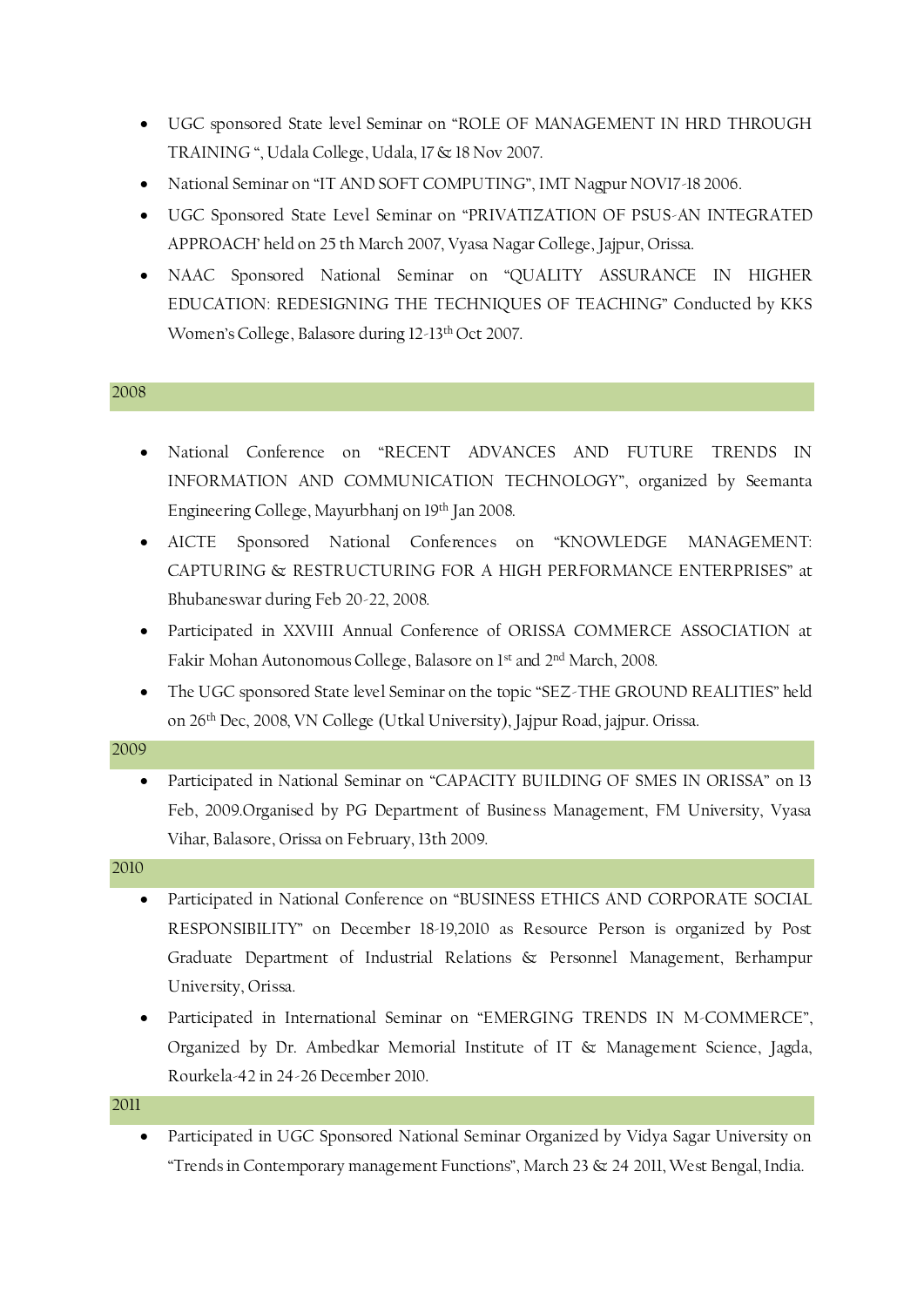- Participated in National Conference on "Information & knowledge Management" Organized Jointly by PG Department of Business Management and I &CT, Fakir Mohan University in March 12, 2011, Orissa.
- Participated in DEC, IGNOU Delhi Sponsored Staff Training & Development Workshop on Role of Distance Education in Society, Organized by CDCE, FM University, Vyasa Vihar, held on 29<sup>th</sup> & 30<sup>th</sup> June 2011.
- Participated in the National Seminar on "GLOBALIZATION AND CONSUMER RIGHTS" Organized by PG Department of Social Science, F.M .University, Balasore held on 25th  $\otimes$  26th November, 2011.
- Participated in the UGC Aided National Seminar on "WOMEN EMPOWERMENT THROUGH SELF-HELP GROUP", organized by P.G Department of Commerce, F.M. (Auto) College, Balasore held on 27th-December-2011.

- Participated in the UGC Sponsored National Seminar on "Agri- Business: A means to Inclusive Growth of Rural Sector in Orissa" held on 18-19th January, 2012 by the Department of commerce, V.N. (Auto) College Jajpur Road, Jajpur, Odisha.
- Participated in the National Seminar on "Innovative Fields of Ballistics and applied Physics" held on 21<sup>st</sup> January, 2012 by PG Department of Applied Physics and ballistics, Fakir Mohan University, Vyasa Vihar , Balasore.
- Participated in the National Seminar on "INFORMATION TECHNOLOGY: EMERGING PARADIGM IN DEVELOPMENT" Tuesday, 7<sup>th</sup> February, 2012 Organized by P.G. Department of Information Technology & Communication Technology, Fakir Mohan University, Balasore, Odisha, India 756019.
- Participated in the Two day National Conference on "EMERGING MARKETS AND INCLUSIVE GROWTH: A NEW PRESPECTIVES" organized by PG DEPARTMENT OF BUSINESS MANAGEMENT, FM University held on 2nd and 3rd March, 2012.
- Participated in the UGC Sponsored National Seminar on "SOCIAL LEGISLATION &EMPOWERMENT OF WOMEN" held on 5-6 TH march, 2012 by the Department of Sociology, BJB (Auto) College Bhubaneswar, Odisha.
- Participated in the Two day UGC Sponsored National Seminar on "CONTEMPORARY MANAGEMENT FUNCTIONS FOR THE GROWTH OF THE NATION" organized by Master of Business Administration, Department of Commerce with farm Management, Vidyasagar University, Medinapur, West Bengal held on 13 and 14 March, 2012.
- Participated in the UGC Sponsored National Seminar on" DIRECT TAX CODE: A REVOLUTION IN THE WAY OF TAX REFORMS" organized on 22-23 March, 2012.by the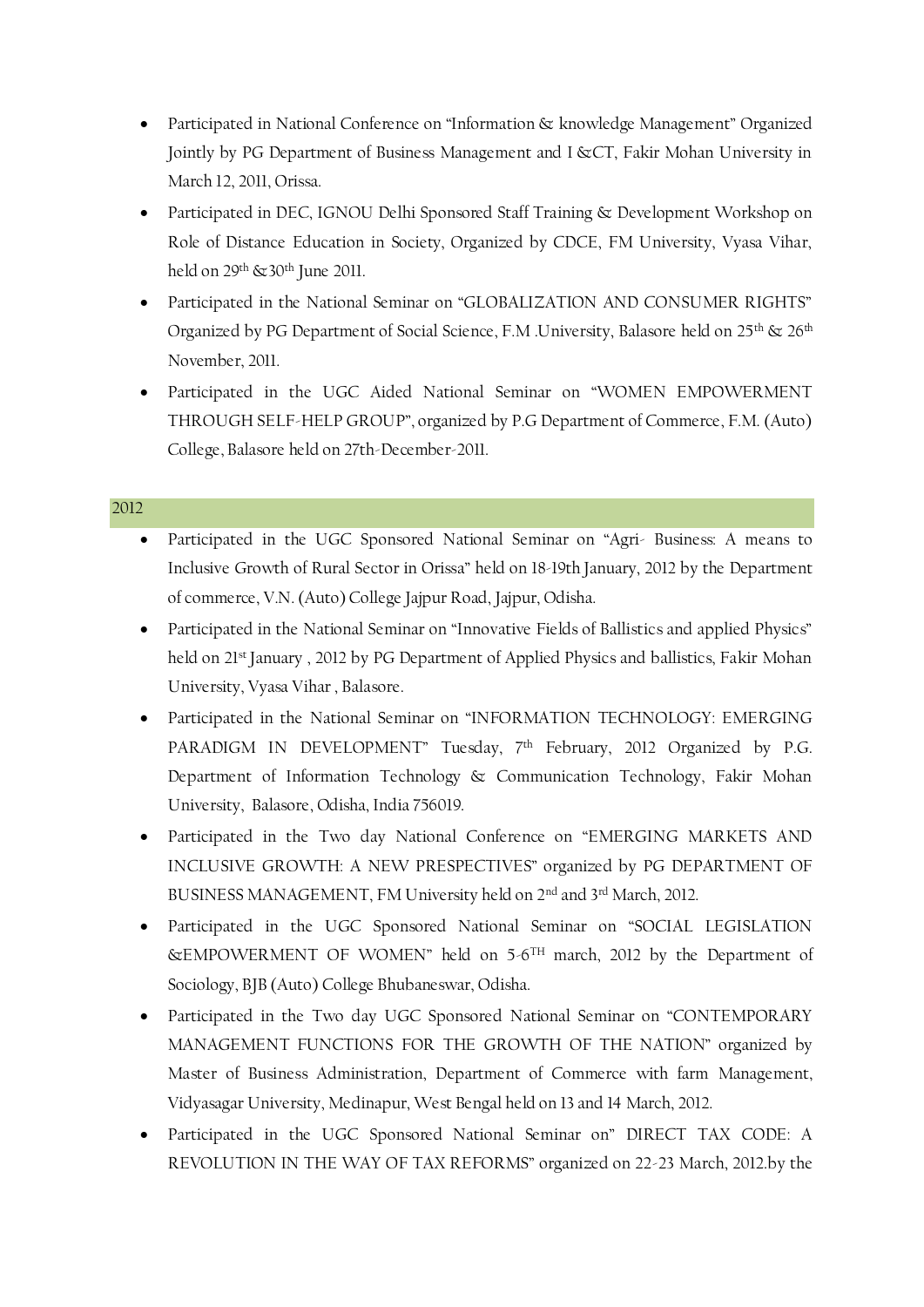Department of Commerce, Kharagpur College , India, Kharagpur, Paschim Midnapur , West Bengal, India.

 Participated in National Conference on "PRESPECTIVES ON EMPLOYMENT RELATIONS" Organized by Department of INDUSTRIAL RELATIONS &PERSONNEL MANAGEMENT, Berhampur University, and Orissa held during 22-23 December, 2012.

2013

 Participated and presented a paper **"CHANGING DIMENSIONS OF HRM IN 21ST CENTURY: A CROSS ROAD FOR CORPORATE EXCELLENCE"** in UGC –Sponsored National Seminar conducted by VIDYA SAGAR UNIVERSITY, West Bengal on CHANGING DIMENSIONS OF MANAGEMENT PRACTICES IN INDIA ,22-23 March.2013.

#### 2014

 Presented and participated in two day **International Conference** on **"Multi-Disciplinary Approaches to Business Management and Sustainability"** Organized by **BIMTECH**, 28-29 Nov 2014, Orissa.

#### 2015

- ATTENDED as a **Resource Person** in the **UGC –Sponsored Seminar** conducted by MPC (Auto) College Govt. of Orissa, on **"Higher Education and Employability"** held on **24-25.03 2015** at Baripada, Mayurbhanj, Orissa.
- Attended as **Honour Guest** at Balasore College of Engineering and Technology (BCET), Balasore on **"Mega Blood Donation Camp** "Organized by NYC and NSS on 22.03.2015.
- Participated and presented a paper on **"Work Place of Future",** UGC –Sponsored Seminar conducted by MPC (Auto) College Govt. of Orissa, on **24.03.2015.**
- Participated as a **resource person** in **UGC Sponsored National Seminar "Corporate Social Responsibility"**, organized by FM (Auto) College, Balasore, Govt. of Orissa, on **24.03.2015**.
- **Participated and presented a paper** entitled **"Drivers of HCM Effectiveness in High Performing Organization"** in an International Conference on "Emerging Business Opportunities for sustainable Development" during **06-07 April 2015** by Berhampur University, Department of Business Management, Odisha.

**INTERNATIONAL**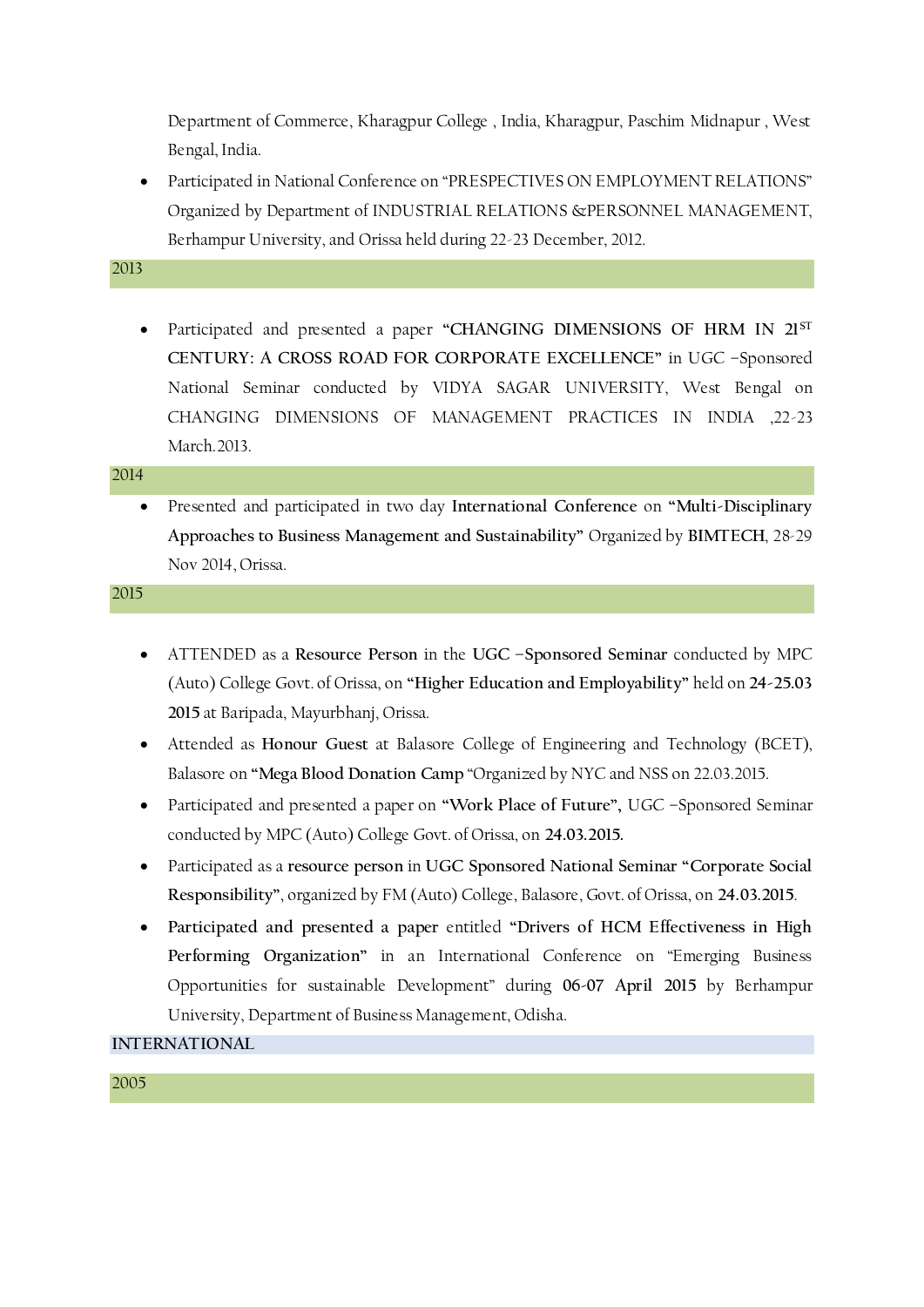|           | Attended International Workshop on "CAPACITY BUILDING OF SMALL AND                                         |
|-----------|------------------------------------------------------------------------------------------------------------|
|           | MEDIUM ENTERPRISES AND FACILITATION OF BUSINESS DEVELOPMENT"                                               |
|           | collaboration between EU-India, Organized by NCT-CMS at Bhubaneswar, 2005.                                 |
| 2007      |                                                                                                            |
| $\bullet$ | International Conference on "GOING GLOBAL: UNLEASHING PEOPLE POTENTIAL",                                   |
|           | GITAM, Visakpatnam, 19-21 Jan 2007.                                                                        |
| ٠         | 10 <sup>th</sup> United Nations e Gov .net Networking -"BUILDING WORKSHOP ON                               |
|           | ELECTRONIC GOVERNANCE IN EMERGING & DEVELOPING COUNTRIES"                                                  |
|           | organized by KIIT University from 21st -23rd Dec, 2007                                                     |
| 2008      |                                                                                                            |
| ٠         | International Management Colloquium-08 on "SERVICE-CENTRIC STRATEGY: AN                                    |
|           | ELIXIR TO DYNAMIC DISEQUILIBRIUM IN THE MARKET", Organized by DRIEMS                                       |
|           | Business School, Cuttack, Orissa.2008.                                                                     |
| 2010      |                                                                                                            |
| ٠         | Participated in International Seminar on "EMERGING TRENDS ON M-COMMERCE                                    |
|           | (ISETMCOM-2010) Organized by Dr. Ambedkar Memorial Institute of Information                                |
|           | Technology and management Science, jagda, rourkella-42 during 24 <sup>th</sup> -26 <sup>th</sup> December, |
|           | 2010.                                                                                                      |
| 2011      |                                                                                                            |
| ٠         | Presented the Papers in the "1st International Conference on Business, Strategy and                        |
|           | Management (ICBSM), Game changers in the aftermath of Recession: Managing                                  |
|           | Challenges in Global economy, held at Kolkata on 25 <sup>th</sup> June 2011.                               |
| 2012      |                                                                                                            |
|           | Participated in International Conference on "MANAGING DEVELOPMENT IN                                       |
|           | DEVELOPING COUNTRIES" held during 28th to 30 March 2012 at Bangkok, Thailand,                              |
|           | Organized by VU-IIMS, Kolkata, West Bengal, India.                                                         |
| 2017      |                                                                                                            |
|           | Published an article "Measuring HCM Effectiveness in selected steel manufacturing                          |
| Units     | of Odisha" in INTERNATIONAL JOURNAL OF MANAGEMENT SCIENCE &                                                |
|           | TECHNOLOGY, Vol.7 Issue 12 (Year 2016) ISSN 2250-1959(Online) 2348-9367( Print).                           |
|           |                                                                                                            |

07. Research Funded Project:

**UGC Major Research Project**

**2008-2011**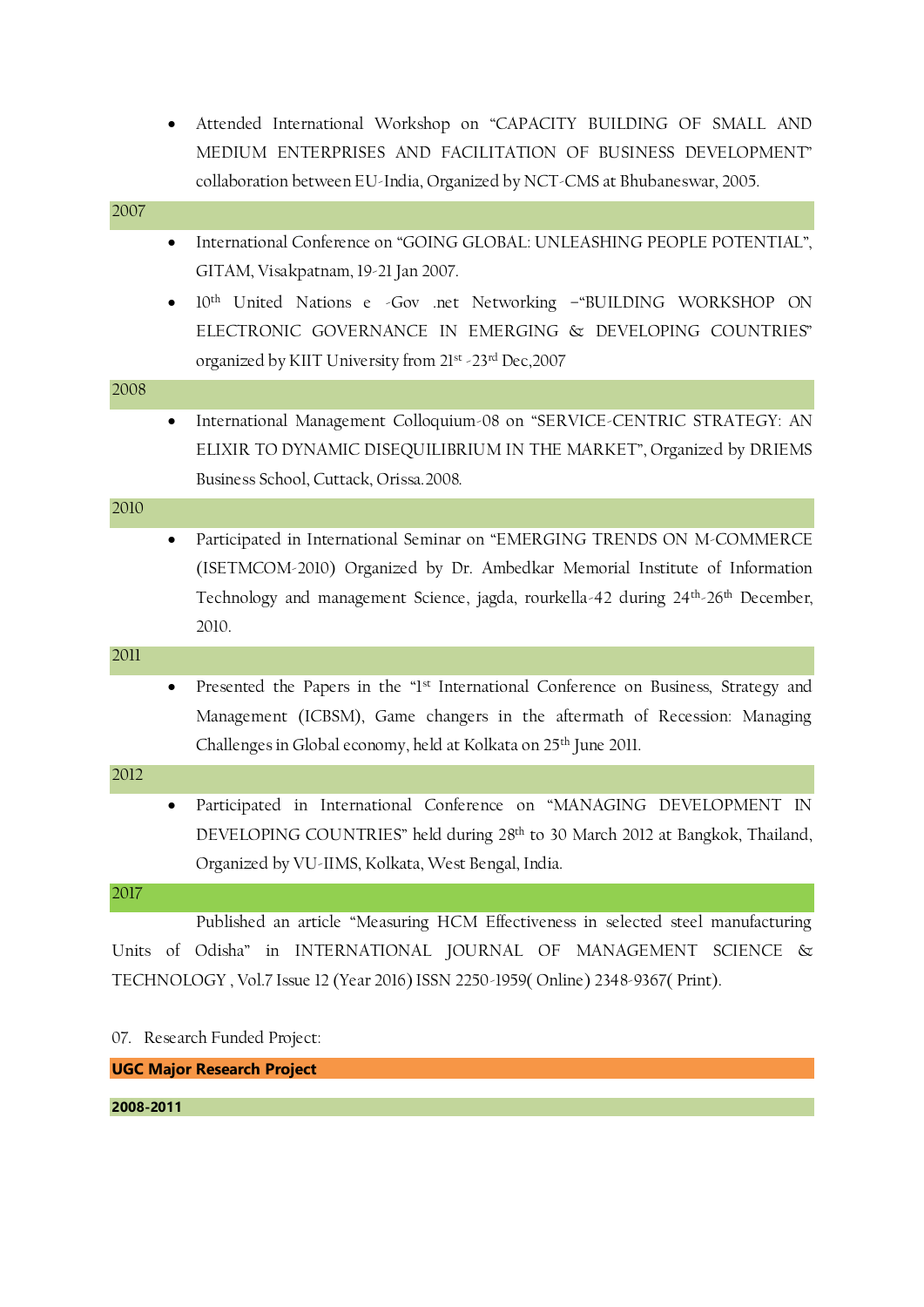A UGC Major Research Project on **"Capacity Building of SMEs in Balaosre and Bhadrak Districts",** 2007 under XIth Plan. In the Letter No. F. No.5-391/2007/HRP, March 2008, UGC, New Delhi.

#### **2016**

An ILO, Government of Odisha and collaboration with IRPM Department, Berhampur University has conducted a study on Manpower Planning, identify Industry linkage for employment opportunities and assessing skill Development Needs of the Ganjam District, Panchayat Raj as a Nodal Center during 25.11.2016 to 24.12.2016.

**08. & 09. University Administaration**:

- Controller of Finance, Berhampur University w.e.f., 13.03.2018 –March 2019.
- Advisor Students Union, Berhampur university 2017-2019
- Member academic council, Berhampur university 2017- till date
- Member, State Minimum Wage Advisory Board, Government of Odisha, 2016 -18
- Coordinator, Department of JMC, Berhampur University, 2017
- Coordinator, Visiting Professors/Fellows , Berhampur University since 2016
- Member, Board of Studies in IR&PM,MA PMIR, Utkal University since 2016
- **Coordinator, MWS, Berhampur University since 2016**
- Head, PG Department of IR&PM,MSW, Berhampur University since 2016
- **Member**, Election committee, Berhampur University 2016
- **Member, Safety Committee, Berhampur University 2016**
- Member, Board of Studies of Commerce & Management, FM University, 2015 -16.
- Member, Research Development Committee, of IR&PM, MSW, Berhampur University since 2016
- Chairman Board of Studies in IR&PM,MSW ,Rural Development, Berhampur University since 2016
- Coordinator, NSS Bureau, F.M. University, Balasore. (from 2013-till date)
- Deputy controller of Examination, FM University, (2013-14).
- Coordinator, M.Com Program, F.M. University, Balasore. (2013- 2014)
- Head, Department of PMIR, F. M. University, Vyasa Vihar, Balasore (2011-12)
- Head, Integrated MBA, F.M. University, Vyasa Vihar, Balasore (2011-12)
- Head of the Department, PG. Department of Business Management, F.M. University (2010-2012), Vyasa Vihar , Balasore.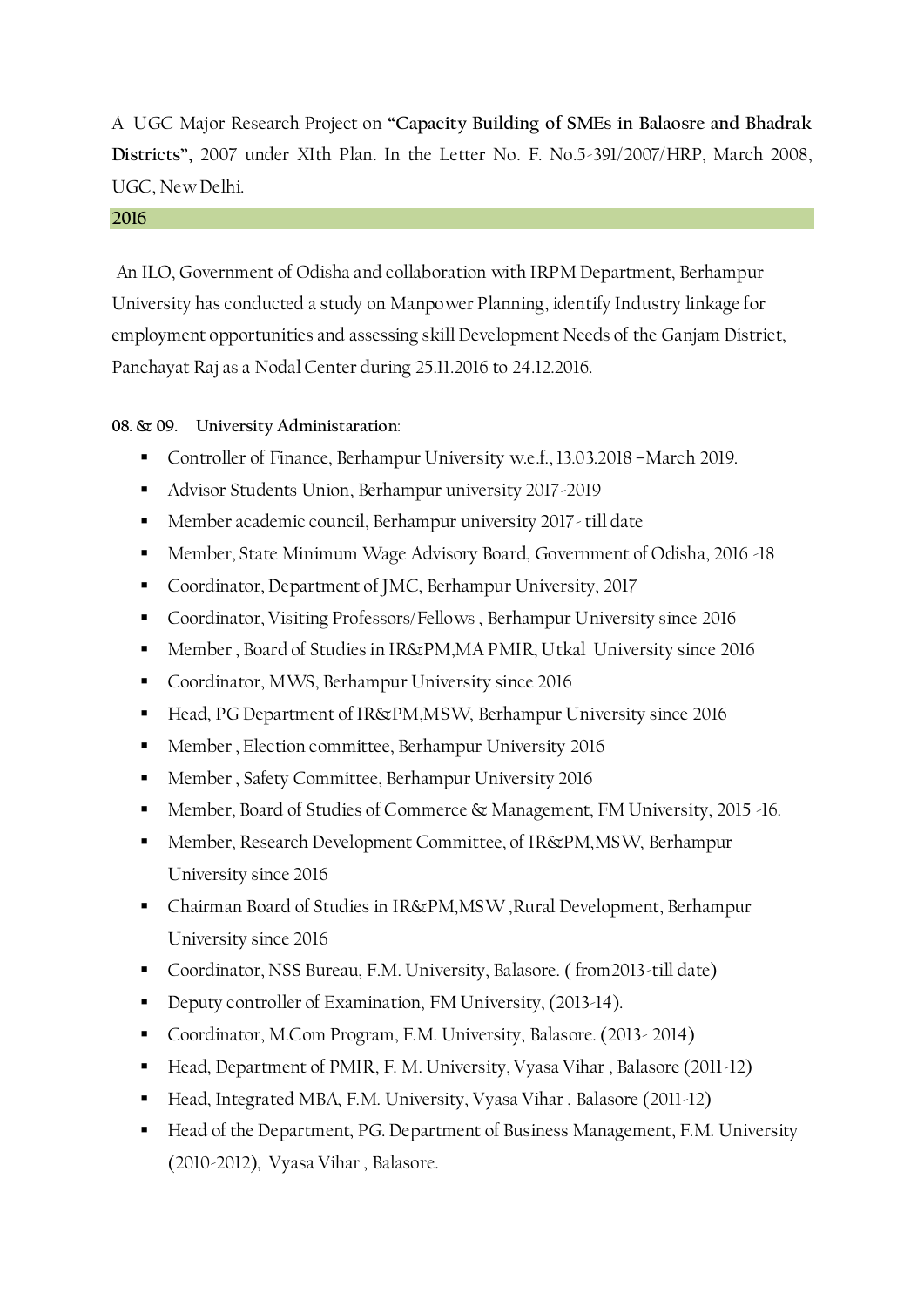- Member Senate, F.M. University, Balaosre. 2008-2011.
- Development Officer: FM University 2009 2012.
- Chairman, Board of Studies of Personnel Management & Industrial Relations,

**F. M. University, Balasore. 2009.** 

- Director, Placement, FM University. (2006-08)
- Member, PG Council, FM University, 2005-06 (Officers –On–Special Duty)
- Member, Board of Studies of Commerce & Management, FM University, 2004-11.
- Member, Subject Research Committee (SRC) in Commerce & Business Management, F.M. University.2004-13.
- Member, Board of Studies, Commerce &Management, F.M. University, Balaosre, Orissa.2004-12
- Member, Board of Studies, Commerce & Management, North-Orissa University, Baripada, Orissa.
- Member, Board of Moderators, in MBA, F.M University.2004-12
- Coordinator, PG Diploma in Human Resource Management, DDCE, FM University.
- 11. **Any other information such as conference attended, visits abroad, reviewer/editorial member etc:**

**FDP & Conferences Attended NATIONAL**

## 2000

- Third National Conference on Management at Prestige Institute of Management and Research, Indore. 2000.
- AICTE Faculty Development Programme at Birla Institute of Management, Mesra. Ranchi. Bihar.

2005

- Eighth National Conference on "E-GOVERNANCE", Organized by Government of India, Government of Orissa, Department of Information Technology, 3-5 February 2005, Bhubaneswar.
- UGC Sponsored National Workshop on "SOLID WASTE DISPOSAL MANAGEMENT " Organized by P.G. Department of Commerce ,F.M. Autonomous College, on 16<sup>th</sup> and 17<sup>th</sup> December,2005 , Balasore.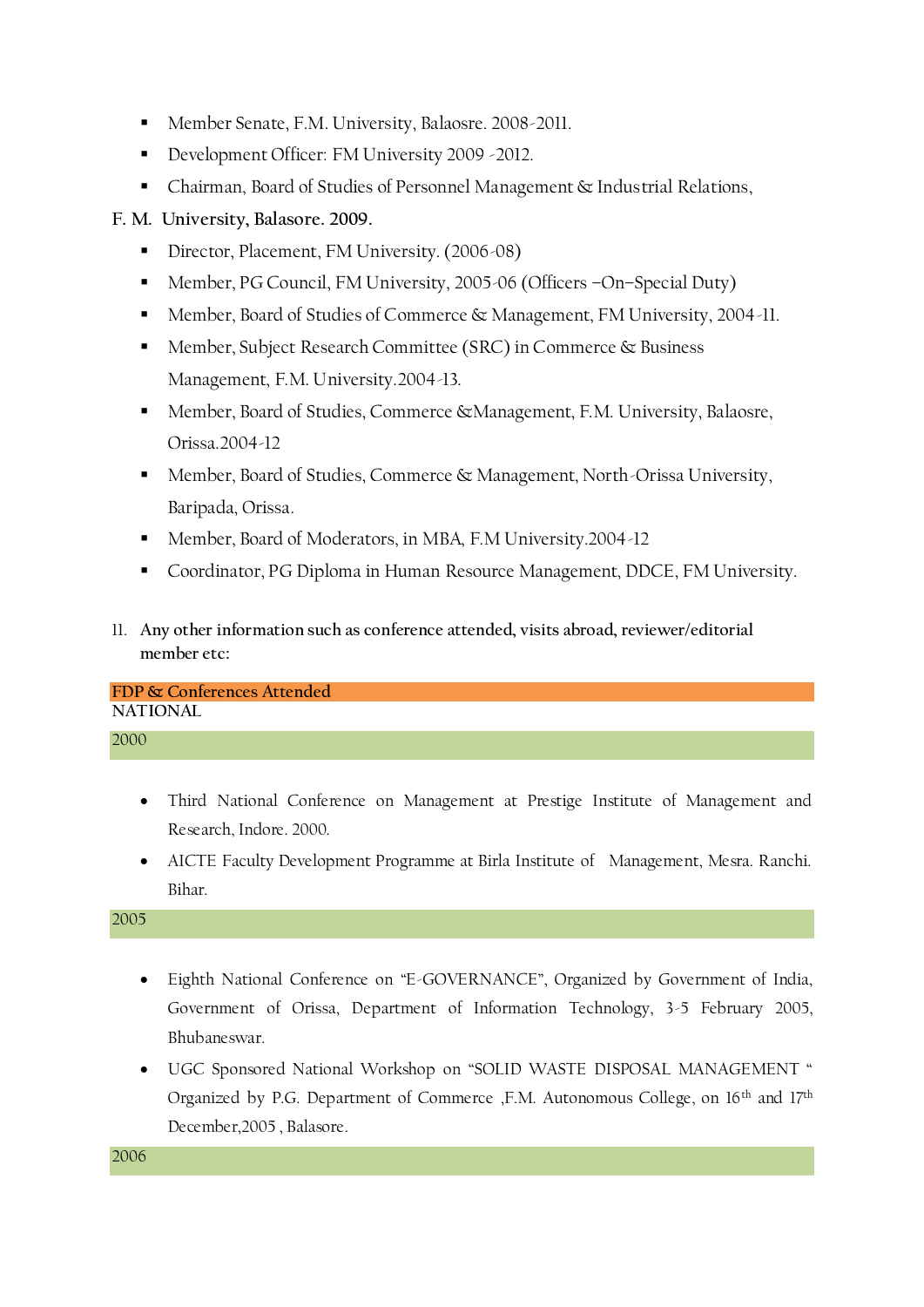National Management Seminar on "CORPORATE THAT CARES: TRUTH OR MYTH" Organized by DRIEMS Management School, on 30th April 2006, Cuttack.

#### 2007

- Participated in National Workshop on "INDUSTRY-UNIVERSITY INTERACTION "on 21st March, 2007 in the Department of Business Management, Fakir Mohan University, Balasore, Orissa.
- UGC sponsored State level Seminar on "PRIVATIZATION OF PSUS- AN INTEGRATED APPROACH", Jajpur Road, Jajpur, March 27, 2007.
- UGC sponsored State level Seminar on "ROLE OF MANAGEMENT IN HRD THROUGH TRAINING ", Udala College, Udala, 17 & 18 Nov 2007.
- National Seminar on "IT AND SOFT COMPUTING", IMT Nagpur NOV17-18 2006.
- UGC Sponsored State Level Seminar on "PRIVATIZATION OF PSUS-AN INTEGRATED APPROACH' held on 25 th March 2007, Vyasa Nagar College, Jajpur, Orissa.
- NAAC Sponsored National Seminar on "QUALITY ASSURANCE IN HIGHER EDUCATION: REDESIGNING THE TECHNIQUES OF TEACHING" Conducted by KKS Women's College, Balasore during 12-13th Oct 2007.

#### 2008

- National Conference on "RECENT ADVANCES AND FUTURE TRENDS IN INFORMATION AND COMMUNICATION TECHNOLOGY", organized by Seemanta Engineering College, Mayurbhanj on 19th Jan 2008.
- AICTE Sponsored National Conferences on "KNOWLEDGE MANAGEMENT: CAPTURING & RESTRUCTURING FOR A HIGH PERFORMANCE ENTERPRISES" at Bhubaneswar during Feb 20-22, 2008.
- Participated in XXVIII Annual Conference of ORISSA COMMERCE ASSOCIATION at Fakir Mohan Autonomous College, Balasore on 1st and 2nd March, 2008.
- The UGC sponsored State level Seminar on the topic "SEZ-THE GROUND REALITIES" held on 26th Dec, 2008, VN College (Utkal University), Jajpur Road, jajpur. Orissa.

#### 2009

 Participated in National Seminar on "CAPACITY BUILDING OF SMES IN ORISSA" on 13 Feb, 2009.Organised by PG Department of Business Management, FM University, Vyasa Vihar, Balasore, Orissa on February, 13th 2009.

#### 2010

 Participated in National Conference on "BUSINESS ETHICS AND CORPORATE SOCIAL RESPONSIBILITY" on December 18-19,2010 as Resource Person is organized by Post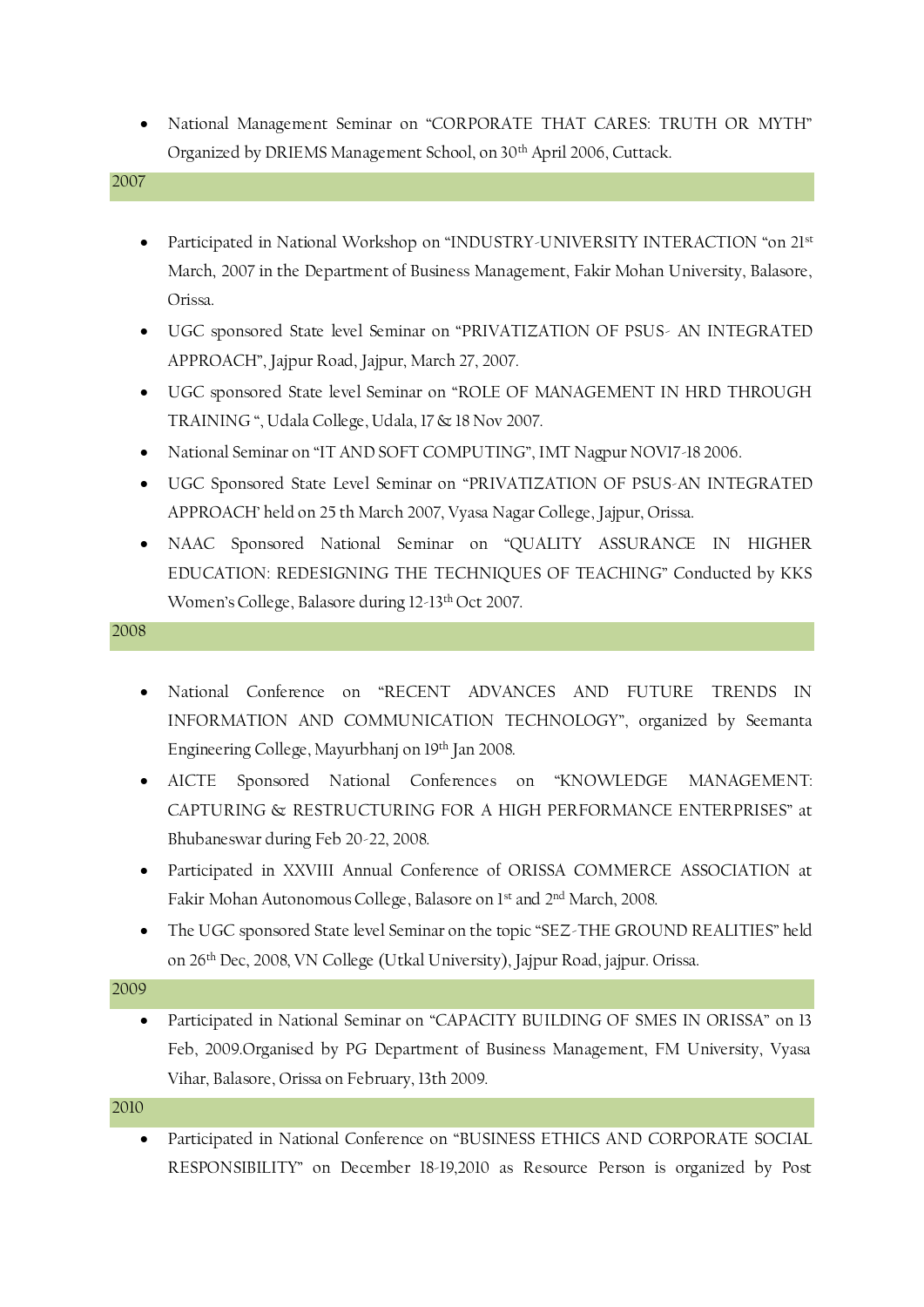Graduate Department of Industrial Relations & Personnel Management, Berhampur University, Orissa.

 Participated in International Seminar on "EMERGING TRENDS IN M-COMMERCE", Organized by Dr. Ambedkar Memorial Institute of IT & Management Science, Jagda, Rourkela-42 in 24-26 December 2010.

## 2011

- Participated in UGC Sponsored National Seminar Organized by Vidya Sagar University on "Trends in Contemporary management Functions", March 23 & 24 2011, West Bengal, India.
- Participated in National Conference on "Information & knowledge Management" Organized Jointly by PG Department of Business Management and I &CT, Fakir Mohan University in March 12, 2011, Orissa.
- Participated in DEC, IGNOU Delhi Sponsored Staff Training & Development Workshop on Role of Distance Education in Society, Organized by CDCE, FM University, Vyasa Vihar, held on 29<sup>th</sup> & 30<sup>th</sup> June 2011.
- Participated in the National Seminar on "GLOBALIZATION AND CONSUMER RIGHTS" Organized by PG Department of Social Science, F.M .University, Balasore held on 25<sup>th</sup> & 26<sup>th</sup> November, 2011.
- Participated in the UGC Aided National Seminar on "WOMEN EMPOWERMENT THROUGH SELF-HELP GROUP", organized by P.G Department of Commerce, F.M. (Auto) College, Balasore held on 27th-December-2011.

- Participated in the UGC Sponsored National Seminar on "Agri- Business: A means to Inclusive Growth of Rural Sector in Orissa" held on 18-19th January, 2012 by the Department of commerce, V.N. (Auto) College Jajpur Road, Jajpur, Odisha.
- Participated in the National Seminar on "Innovative Fields of Ballistics and applied Physics" held on 21<sup>st</sup> January, 2012 by PG Department of Applied Physics and ballistics, Fakir Mohan University, Vyasa Vihar , Balasore.
- Participated in the National Seminar on "INFORMATION TECHNOLOGY: EMERGING PARADIGM IN DEVELOPMENT" Tuesday, 7<sup>th</sup> February, 2012 Organized by P.G. Department of Information Technology & Communication Technology, Fakir Mohan University, Balasore, Odisha, India 756019.
- Participated in the Two day National Conference on "EMERGING MARKETS AND INCLUSIVE GROWTH: A NEW PRESPECTIVES" organized by PG DEPARTMENT OF BUSINESS MANAGEMENT, FM University held on 2nd and 3rd March, 2012.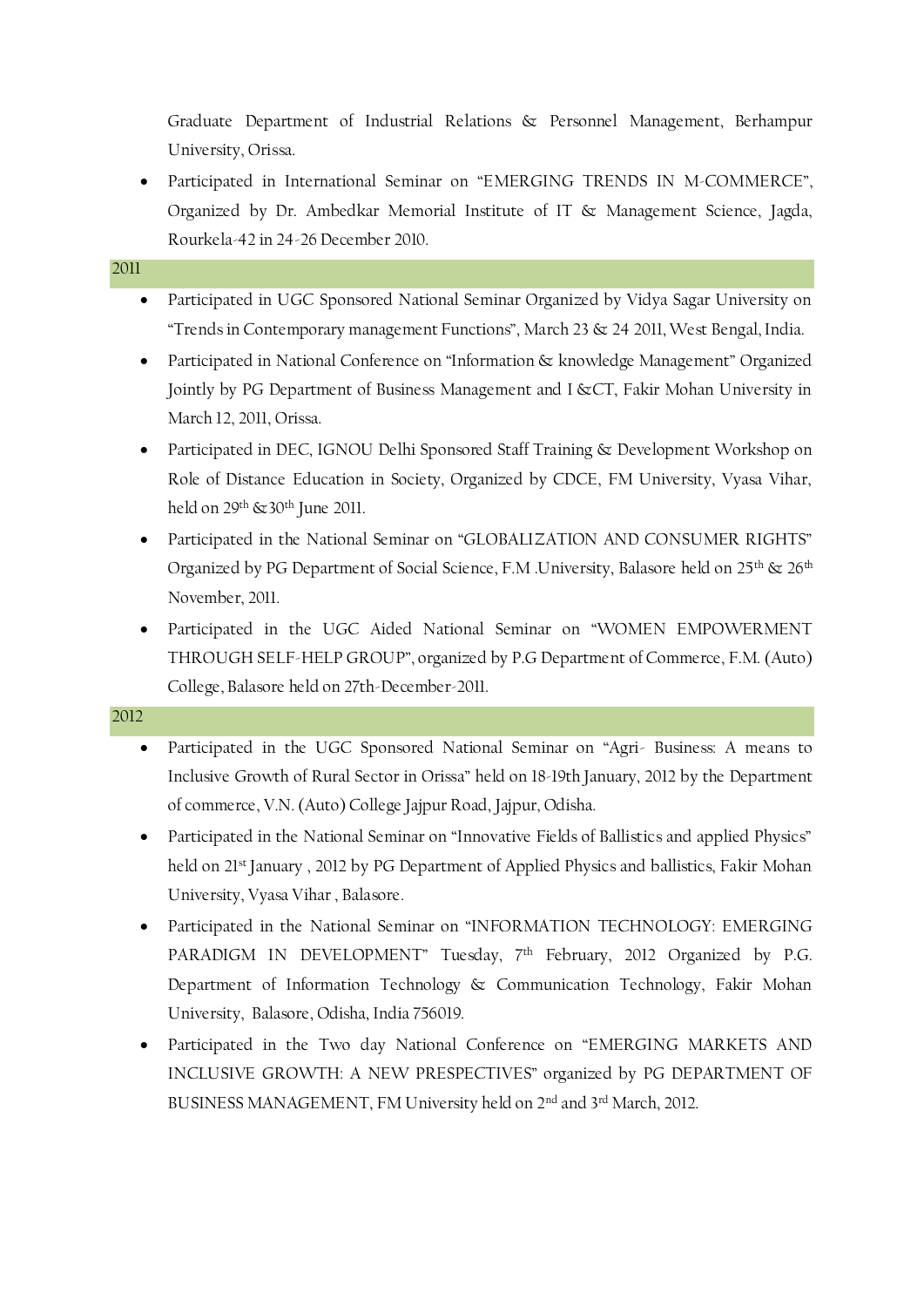- Participated in the UGC Sponsored National Seminar on "SOCIAL LEGISLATION &EMPOWERMENT OF WOMEN" held on 5-6 TH march, 2012 by the Department of Sociology, BJB (Auto) College Bhubaneswar, Odisha.
- Participated in the Two day UGC Sponsored National Seminar on "CONTEMPORARY MANAGEMENT FUNCTIONS FOR THE GROWTH OF THE NATION" organized by Master of Business Administration, Department of Commerce with farm Management, Vidyasagar University, Medinapur, West Bengal held on 13 and 14 March, 2012.
- Participated in the UGC Sponsored National Seminar on" DIRECT TAX CODE: A REVOLUTION IN THE WAY OF TAX REFORMS" organized on 22-23 March, 2012.by the Department of Commerce, Kharagpur College , India, Kharagpur, Paschim Midnapur , West Bengal, India.
- Participated in National Conference on "PRESPECTIVES ON EMPLOYMENT RELATIONS" Organized by Department of INDUSTRIAL RELATIONS &PERSONNEL MANAGEMENT, Berhampur University, and Orissa held during 22-23 December, 2012.

 Participated and presented a paper **"CHANGING DIMENSIONS OF HRM IN 21ST CENTURY: A CROSS ROAD FOR CORPORATE EXCELLENCE"** in UGC –Sponsored National Seminar conducted by VIDYA SAGAR UNIVERSITY, West Bengal on CHANGING DIMENSIONS OF MANAGEMENT PRACTICES IN INDIA ,22-23 March.2013.

#### 2014

 Presented and participated in two day **International Conference** on **"Multi-Disciplinary Approaches to Business Management and Sustainability"** Organized by **BIMTECH**, 28-29 Nov 2014, Orissa.

- ATTENDED as a **Resource Person** in the **UGC –Sponsored Seminar** conducted by MPC (Auto) College Govt. of Orissa, on **"Higher Education and Employability"** held on **24-25.03 2015** at Baripada, Mayurbhanj, Orissa.
- Attended as **Honour Guest** at Balasore College of Engineering and Technology (BCET), Balasore on **"Mega Blood Donation Camp** "Organized by NYC and NSS on 22.03.2015.
- Participated and presented a paper on **"Work Place of Future",** UGC –Sponsored Seminar conducted by MPC (Auto) College Govt. of Orissa, on **24.03.2015.**
- Participated as a **resource person** in **UGC Sponsored National Seminar "Corporate Social Responsibility"**, organized by FM (Auto) College, Balasore, Govt. of Orissa, on **24.03.2015**.
- **Participated and presented a paper** entitled **"Drivers of HCM Effectiveness in High Performing Organization"** in an International Conference on "Emerging Business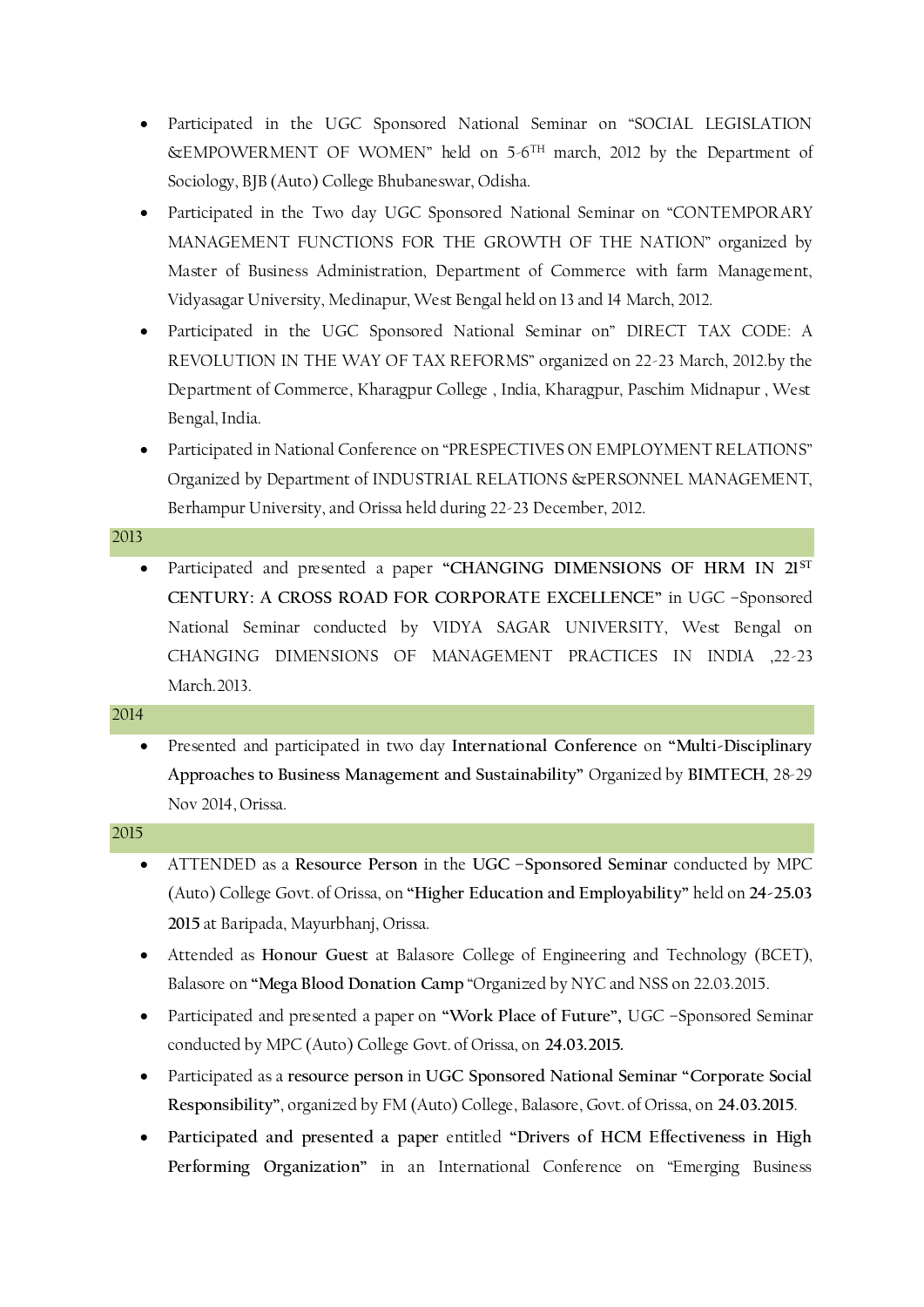Opportunities for sustainable Development" during **06-07 April 2015** by Berhampur University, Department of Business Management, Odisha.

## **INTERNATIONAL**

| 2005              |                                                                                                                                                                                                                                                                               |
|-------------------|-------------------------------------------------------------------------------------------------------------------------------------------------------------------------------------------------------------------------------------------------------------------------------|
| $\bullet$         | Attended International Workshop on "CAPACITY BUILDING OF SMALL AND<br>MEDIUM ENTERPRISES AND FACILITATION OF BUSINESS DEVELOPMENT"<br>collaboration between EU-India, Organized by NCT-CMS at Bhubaneswar, 2005.                                                              |
| 2007              |                                                                                                                                                                                                                                                                               |
| $\bullet$         | International Conference on "GOING GLOBAL: UNLEASHING PEOPLE POTENTIAL",<br>GITAM, Visakpatnam, 19-21 Jan 2007.                                                                                                                                                               |
|                   | 10 <sup>th</sup> United Nations e -Gov .net Networking -"BUILDING WORKSHOP ON<br>ELECTRONIC GOVERNANCE IN EMERGING & DEVELOPING COUNTRIES"<br>organized by KIIT University from 21st -23rd Dec, 2007                                                                          |
| 2008              |                                                                                                                                                                                                                                                                               |
| $\bullet$         | International Management Colloquium-08 on "SERVICE-CENTRIC STRATEGY: AN<br>ELIXIR TO DYNAMIC DISEQUILIBRIUM IN THE MARKET", Organized by DRIEMS<br>Business School, Cuttack, Orissa.2008.                                                                                     |
| 2010              |                                                                                                                                                                                                                                                                               |
| $\bullet$         | Participated in International Seminar on "EMERGING TRENDS ON M-COMMERCE<br>(ISETMCOM-2010) Organized by Dr. Ambedkar Memorial Institute of Information<br>Technology and management Science, jagda, rourkella-42 during 24 <sup>th</sup> -26 <sup>th</sup> December,<br>2010. |
| 2011              |                                                                                                                                                                                                                                                                               |
| $\bullet$         | Presented the Papers in the "1st International Conference on Business, Strategy and<br>Management (ICBSM), Game changers in the aftermath of Recession: Managing<br>Challenges in Global economy, held at Kolkata on 25 <sup>th</sup> June 2011.                              |
| 2012              |                                                                                                                                                                                                                                                                               |
|                   | Participated in International Conference on "MANAGING DEVELOPMENT IN<br>DEVELOPING COUNTRIES" held during 28 <sup>th</sup> to 30 March 2012 at Bangkok, Thailand,<br>Organized by VU-IIMS, Kolkata, West Bengal, India.                                                       |
| 2017              |                                                                                                                                                                                                                                                                               |
| Book Publication: | Published an article "Measuring HCM Effectiveness in selected steel manufacturing<br>Units of Odisha" in INTERNATIONAL JOURNAL OF MANAGEMENT SCIENCE &<br>TECHNOLOGY, Vol.7 Issue 12 (Year 2016) ISSN 2250-1959(Online) 2348-9367(Print).                                     |
|                   |                                                                                                                                                                                                                                                                               |

**PUBLISHED BOOKS**